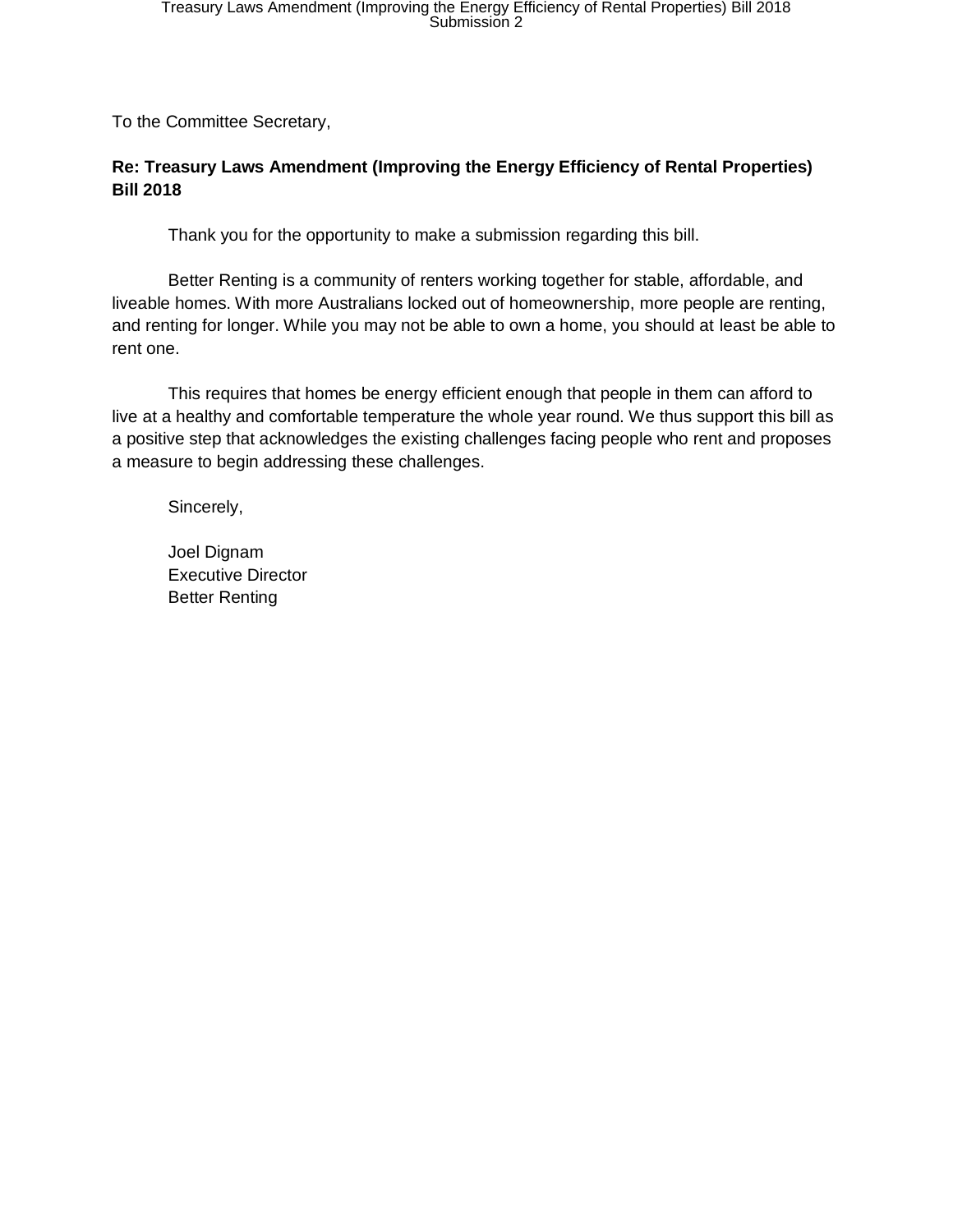# Rental properties have appallingly low energy efficiency

Around Australia, people who rent live in properties that are more expensive to heat and cool because they are less energy-efficient. Renters are four times more likely to live in a home without insulation, and they are less likely to have window treatments such as curtains. While almost two in homeowners have draught-proofed their doors and windows, only one in five private renters has.<sup>1</sup> Renters' homes are also more likely to have major structural problems such as major cracks or windows out of plumb.<sup>2</sup> In the ACT (the only Australian jurisdiction requiring disclosure of energy efficiency ratings), only 5% of properties advertised for sale have an energy efficiency rating (EER) of 0, compared with one in four properties advertised for rent.<sup>3</sup> In short, people who rent live in draughtier and less-insulated properties that are harder and costlier to cool in summer and heat in winter.

This is a consequence of 'split incentives'. Landlords who would bear the costs of energy efficiency improvements would not experience the direct benefits of reduced energy costs and improved comfort. As COAG has put it, "there is little incentive for owners of rental properties to invest when tenants reap the benefits from improved energy performance."<sup>4</sup> Renters themselves are not able to make significant changes themselves and cannot be confident of remaining in the property for long enough to benefit from changes.

The outcomes of this are severe. Because inefficient properties are harder and more expensive to heat in winter and cool in summer, renters face inflated power bills and worse health outcomes. Cold, damp housing is strongly linked with worse mental and physical health,<sup>5</sup> and these effects are worse for low-income households<sup>6</sup> or people with disabilities<sup>7</sup>. Low-income households - who are more likely to be renting - also spend a greater proportion of their income on utility costs.<sup>8</sup> This expense is avoidably increased due to inefficient housing.

 $\overline{a}$ 

 $^{\text{1}}$  Australian Bureau of Statistics, 'Household energy consumption survey, 2012'. Canberra, ABS 4670.0, 2013.

<sup>&</sup>lt;sup>2</sup> Australian Bureau of Statistics, 'Housing Mobility and Conditions, 2013-2014'. Canberra, ABS 4130.0, 2015.

<sup>&</sup>lt;sup>3</sup> Data sourced from Fuerst, F, & G Warren-Myers, 'Does voluntary disclosure create a green lemon problem? Energy-efficiency ratings and house prices'. in *Energy Economics*, 74, 2018, 1–12.

<sup>4</sup> COAG, National Collaborative Approach To Residential Building Ratings and Disclosure - Principles. 2016.

<sup>&</sup>lt;sup>5</sup> Public Health England, 'Local action on health inequalities: Fuel poverty and cold home-related health problems'. 2014.

 $^6$  Pape, A, Energy Efficiency and People on Low Incomes. Strawberry Hills, 2013.

 $<sup>7</sup>$  Hodge, C, More Power To You: electricity and people with physical disability. Sydney, 2012.</sup>

 $^8$  Australian Competition and Consumer Commission, Restoring electricity affordability and Australia's competitive advantage. 2018.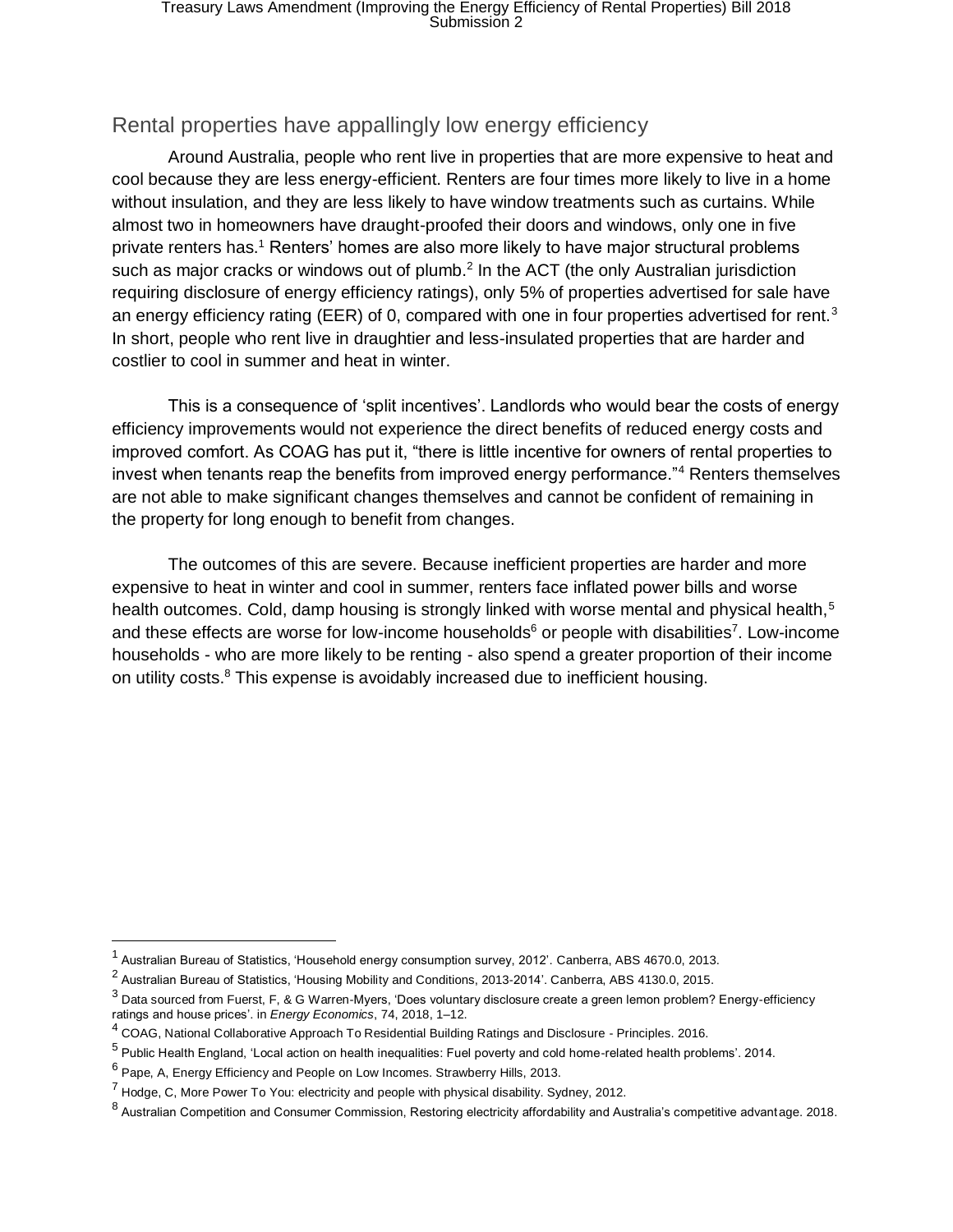#### We need to drive improvements in the energy efficiency of rental properties

The best response to this problem is likely a 'carrot and stick' approach that combines incentives alongside legal requirements.<sup>9</sup> We believe that state and territory governments should establish legal requirements in the form of minimum energy efficiency standards for rental properties. The Commonwealth can and should adopt the complementary approach of offering tax incentives.

Research has found that both landlords and renters support tax incentives for landlords to improve the energy efficiency of their properties. In a survey of Victorian renters and landlords, tax incentives won above 90 percent support from both landlords and renters. of renters and over 70 percent of landlords. It was also found that the availability of tax incentives also increased landlord support for minimum energy efficiency standards.<sup>10</sup>

We note that this bill would most likely result in minimal uptake and thus have negligible budgetary impact. Past experience of energy efficiency incentives demonstrates limited interest from landlords. For example, fourteen times more homeowners than landlords participated in the Home Insulation Program; a similar program, LEAPR, aimed specifically at landlords, was discontinued due to low up-take.<sup>11</sup> A Low Income Energy Efficiency Program (LIEEP) trial by CitySmart resulted in no up-take by landlords, despite engagement.<sup>12</sup> A second LIEEP project could not induce any landlords to accept a discount to upgrade to a solar hot water system.<sup>13</sup> In 2008, Sustainability Victoria ran an insulation rebate scheme; a survey found only 12% of participants were tenant households.<sup>14</sup>

However, although most landlords are unlikely to take advantage of tax incentive, this bill is still worthwhile. While this bill may not result in proactive improvements from landlords, it could have a valuable influence on reactive improvements. This bill could help to address a perverse situation in which a landlord might repair an inefficient appliance instead of upgrading to a more efficient appliance. Currently, repairs are tax-deductible, but an upgrade would not be. This bill could incentivise energy efficiency improvements in response to the failure or breakdown of inefficient appliances. In addition, it could function as a 'carrot' to complement any regulatory 'sticks' created by states or territory legislation. One way or the other, it will serve to build knowledge and understanding of what interventions are effective in this space.

<sup>9</sup> Bradbrook A. The Development of Energy Conservation Legislation for Private Rental Housing *Environmental and Planning Law Journal* 1991:8(2): 91-1107.

<sup>10</sup> Wrigley, K, & RH Crawford, 'Identifying policy solutions for improving the energy efficiency of rental properties'.in *Energy Policy*, 108, 2017, 369–378.

<sup>11</sup> Gabriel, M. et al. (2010) *The environmental sustainability of Australia's private rental housing stock*, AHURI Final Report No. 159. Melbourne: Australian Housing and Urban Research Institute

<sup>&</sup>lt;sup>12</sup> Swinton, T, J-A Little, R Russell-Bennett, R Mulcahy, R McAndrew, & C Passion, Reduce Your Juice Digital Social Marketing Program (LIEEP): Final Report. Brisbane, Australia, 2016.

<sup>&</sup>lt;sup>13</sup> The Nature Conservation Council of NSW, United Voice NSW, & Institute for Sustainable Futures, Final Report of the LIEEP Power Savers Program (PSP). 2016.

<sup>&</sup>lt;sup>14</sup> Tenants Union of Victoria. Submission No 13 to the Inquiry into the Energy Efficient Homes Package, 2009.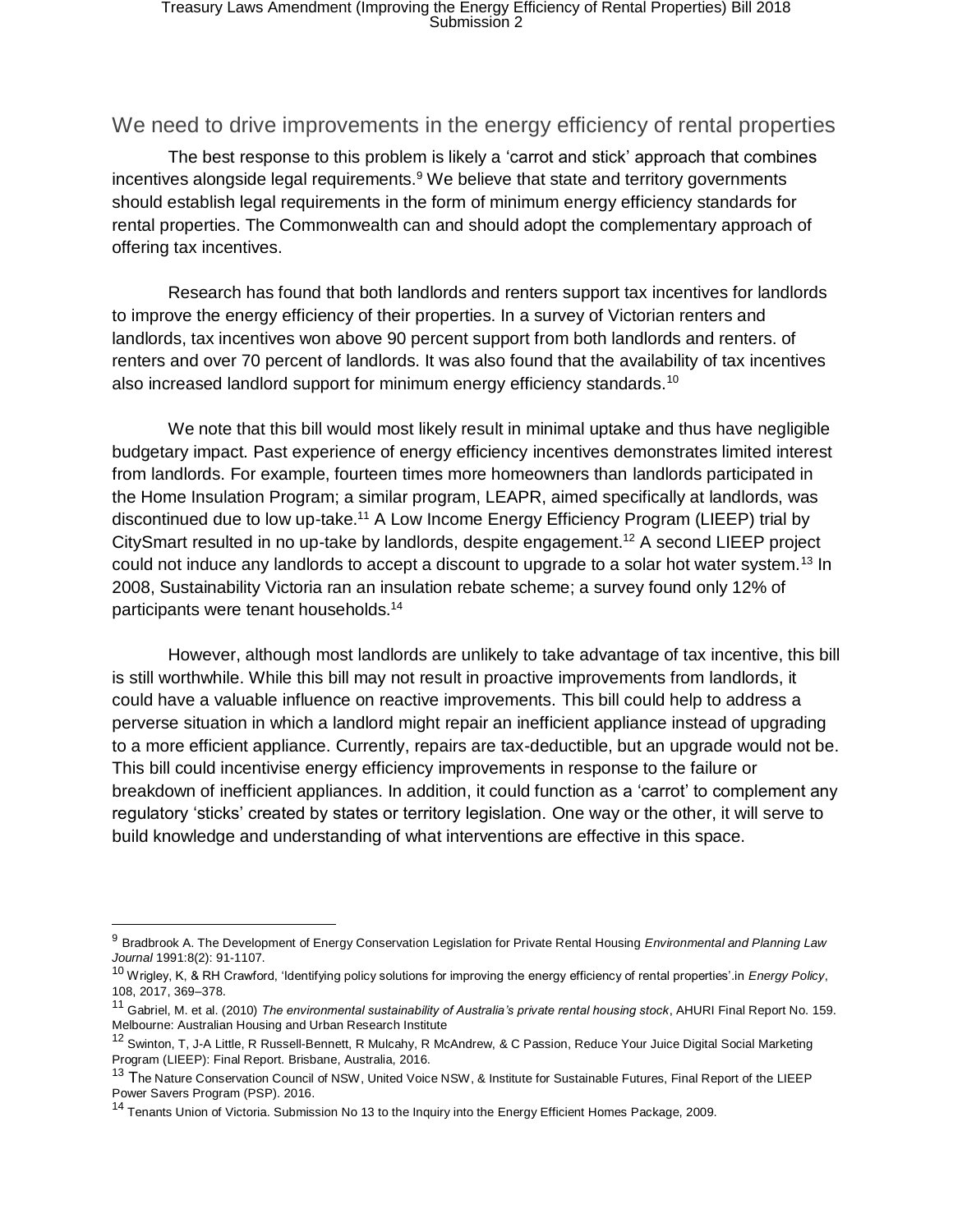# Improved energy efficiency would deliver significant benefits

Improving the energy efficiency of rental properties would deliver a range of benefits to individual renters and to the broader community.

Analysis conducted by Better Renting earlier this year found that, in the ACT, a minimum energy efficiency standard of 5 stars would result in annual benefits to renters worth around \$39,000,000. For an average-sized property initially rated at 0 stars, the annual benefit would be worth \$2,800. Renters would experience this benefit as either lower power bills or as improved health and thermal comfort.<sup>15</sup> The value of improved health and thermal comfort is substantial: research in NZ and Scotland has found that energy efficiency retrofits result in improved health metrics such as fewer days away from work or school, lower medication usage, reduced overnight hospital stays, and reduced blood pressure.<sup>16</sup>

Other benefits from energy efficiency standards include improved property values, reduced pollution, reduced family tensions and social isolation, and increased employment. All energy consumers would benefit from reduced peak demand, avoided generation costs, and deferred network investment. These benefits are well document in ACIL Allen's report, "Multiple Impacts of Household Energy Efficiency".<sup>17</sup>

## Cost and price impacts

We note that the proposed policy includes no mechanism to prevent property investors from making improvements to their property, subsidised by the Commonwealth, and then being able to charge more rent - in effect, making windfall gains. We are sceptical that property investors who could charge increased rent would not do so, regardless of the costs that they themselves incurred.

However, this is a conditional tax offset with clear potential benefits for people who rent, targeted towards needier households. Given that property investors have access to other tax offsets that are unconditional and disproportionately benefit wealthier property investors, we do not think the bill should be criticised on these grounds. It's also likely that making energy efficiency features more widespread will reduce their scarcity value and thus reduce the extent to which landlords can use them to extract increased rents.

We note the \$300 threshold in the bill. Given the significant increases in rental costs, this threshold would prevent a vast number of households from benefiting. Many low-income, vulnerable households would also be excluded, as many are renting properties costing more than \$300 per week. If the threshold is retained, we believe that the review flagged in Part 2 of the bill should consider whether it is appropriate to remove the threshold. In particular, if a state

<sup>&</sup>lt;sup>15</sup> Better Renting, Frozen out : The Burden of Energy Deficiency on People who Rent Better Renting. Canberra, 2018.

<sup>16</sup> Chapman, R, P Howden-Chapman, H Viggers, D O'Dea, & M Kennedy, 'Retrofitting houses with insulation: a cost–benefit analysis of a randomised community trial'.in *Journal of Epidemiology and Community Health*, 63, 2009, 271 LP-277; Chapman, R, P Howden-Chapman, H Viggers, D O'Dea, & M Kennedy, 'Retrofitting houses with insulation: a cost–benefit analysis of a randomised community trial'.in *Journal of Epidemiology and Community Health*, 63, 2009, 271 LP-277.

<sup>&</sup>lt;sup>17</sup> ACIL Allen Consulting, Multiple Impacts of Household Energy Efficiency. 2017.